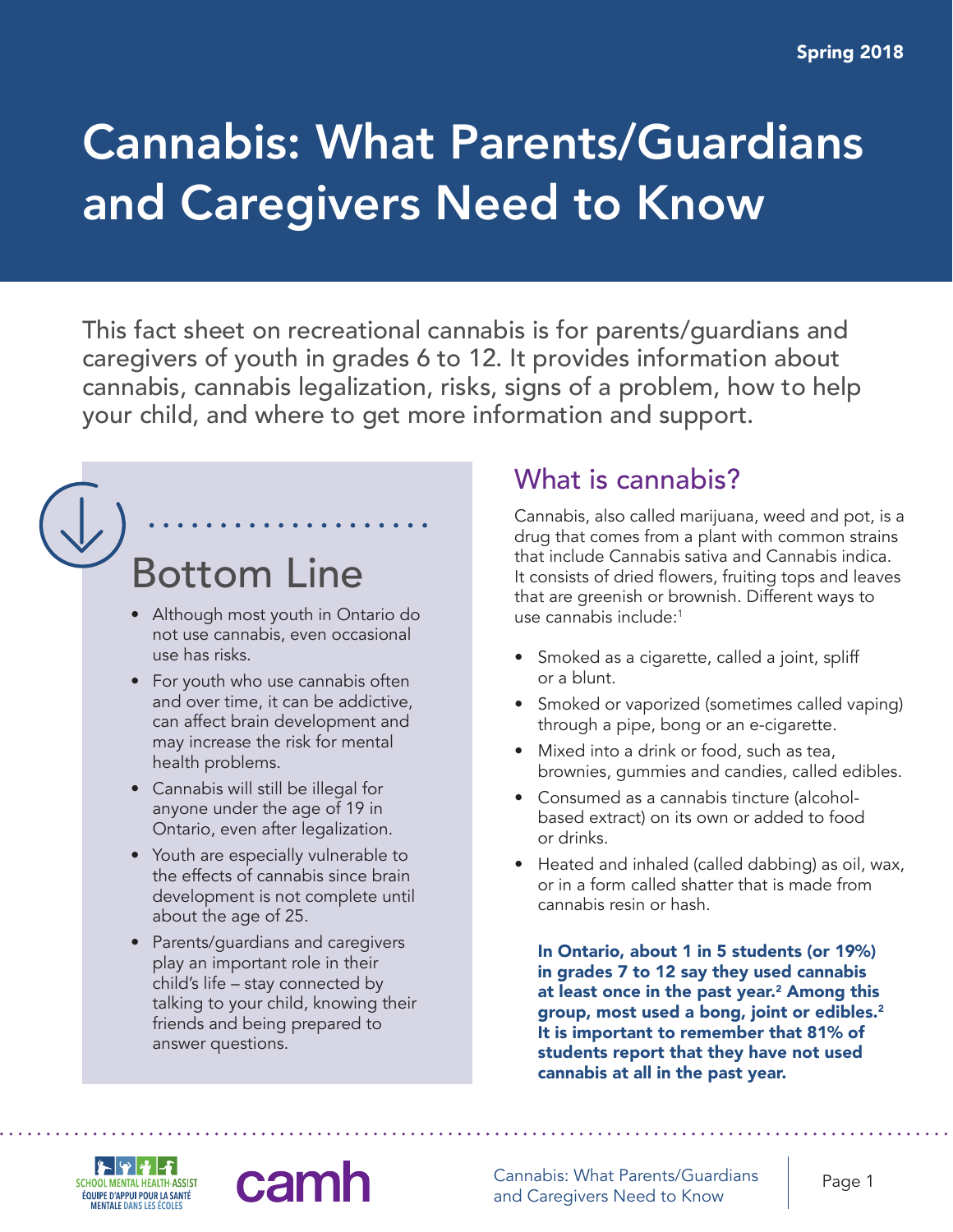# How does cannabis make you feel?

Cannabis contains THC (tetrahydrocannabinol), a chemical that causes the mental and physical effects known as feeling "high".<sup>1</sup> Cannabis can make some people feel relaxed and happy, but it can also cause confusion, drowsiness, forgetfulness, panic, delusions and distorted perceptions.<sup>3</sup> Studies show that the average potency of THC in cannabis today is almost 10% higher than 30 years ago. $4$ 

When cannabis is smoked or vaporized, the effects begin right away and last at least six hours. The effects of edibles may begin between 30 minutes and two hours after taking them, and can last 12 hours or longer.<sup>3</sup> Although edibles don't harm the lungs and respiratory system like smoking cannabis, it can take longer for their effects to be noticed. This can cause a person to consume more in a short amount of time, intensifying the effects.<sup>5</sup>

## What does cannabis legalization mean for youth?

In Canada, recreational cannabis is currently illegal and subject to criminal charges.6 Later in 2018, the federal government intends to regulate and legalize recreational cannabis (i.e., for non-medical purposes) in Canada.7 In Ontario, adults who are 19 years or older will be able to buy and use recreational cannabis purchased from government-regulated Ontario Cannabis Stores.<sup>8</sup> Consuming recreational cannabis will not be allowed in public places, such as workplaces, and schools, or within cars.<sup>8</sup>

For youth under the age of 19 in Ontario, it will be illegal to grow, possess, buy, sell, or share cannabis.8 There will be penalties for youth and adults who give or sell cannabis to minors including fines and jail time. $^8$  Strict rules will also be in place for drug-impaired driving among youth. $^8$ 

Even after recreational cannabis becomes legal for adults over 19 years of age, most Ontario students (62%) in grades 7-12 say that they do not have plans to try cannabis.<sup>2</sup>



#### Did You Know?

*There is a range, or spectrum, in how people use substances:9,10*

**Substance use** – people use different kinds of drugs, like caffeine, alcohol, and cannabis, for many reasons; some use it to relax or feel good. Depending on the substance and how often someone uses it, it may or may not lead to problems.<sup>9,10</sup>

**Problematic use** – is substance use that causes negative health and social consequences.<sup>9,10</sup> For instance, youth who often use cannabis may experience problems with attendance and may have difficulties in their studies at school. They may experience problems with memory, concentration, and thinking and may have difficulties with relationships.

Addiction – is when substance use becomes uncontrollable. When someone has an addiction, they often have a strong desire to use a substance, even when it is causing them difficulties in their life or they want to quit.<sup>10</sup> A young person may be showing an addictive relationship with cannabis if they feel unable to control or reduce their use.



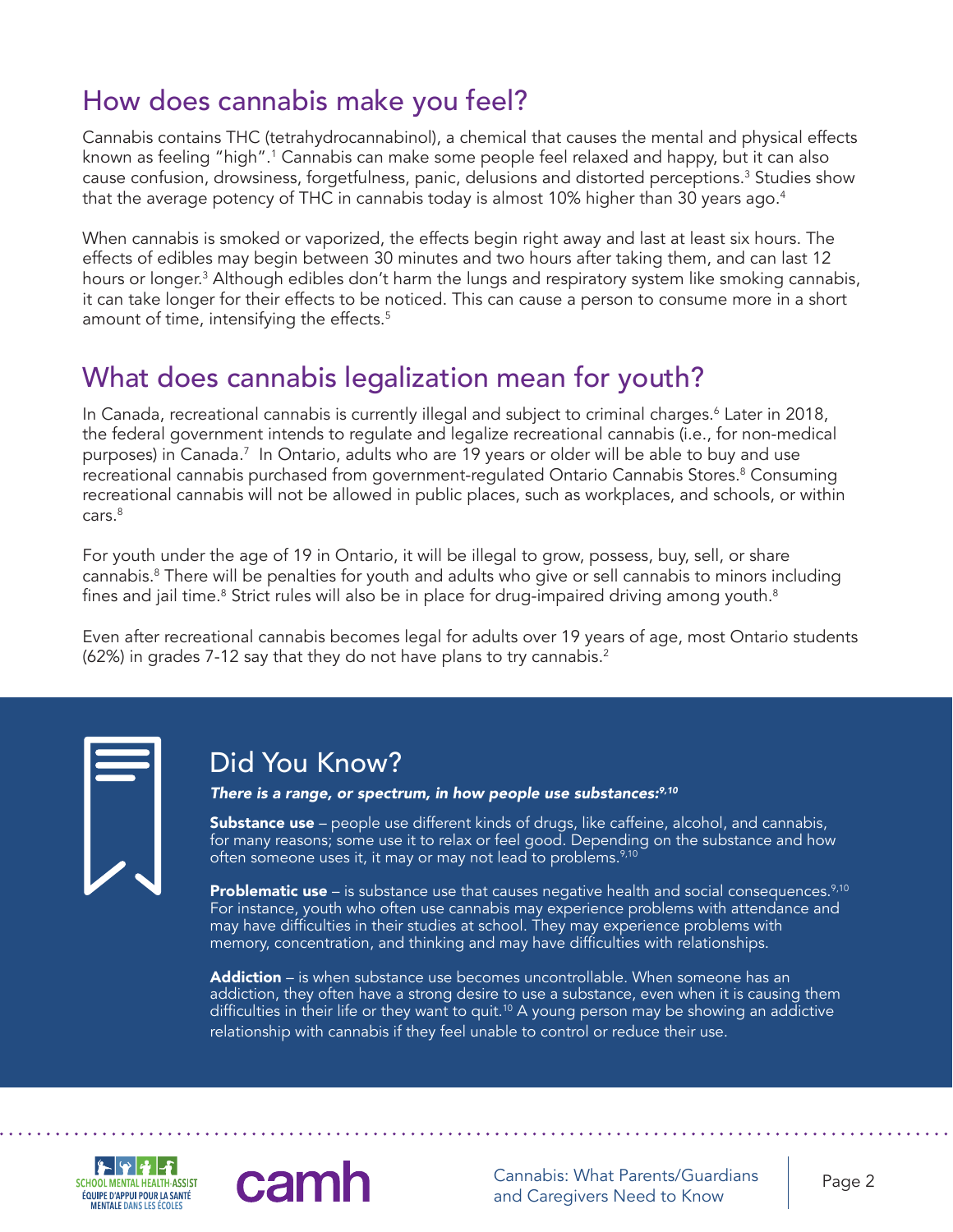# What are the unique risks of cannabis use for youth?

Trying cannabis is unlikely to cause serious problems, but even occasional use has harms. For instance, driving after using cannabis may double the risk of having a car accident.<sup>11</sup> Youth who use cannabis early and often for months or years, are at risk of long-term health and social problems.<sup>1,3,4</sup> Here are a few examples:

- Increased risk of harm to the brain  $-$  such as problems with memory, concentration, thinking, learning, handling emotions, and decision-making.3,4
- Increased risk of mental health problems such as psychosis or schizophrenia and, possibly, depression, anxiety and suicide, especially if there's a personal or family history of mental illness.1,3,4
- Difficulties with relationships  $-$  at home, school or work.<sup>3</sup>
- Physical health harms including lung and respiratory problems from smoking cannabis.<sup>3</sup>
- **Addiction** cannabis can be addictive, especially for youth.<sup>4</sup>

#### What are the signs my child may have a problem with cannabis or other substances?<sup>1,12</sup>

- Ignoring responsibilities at work, school, or home.
- Giving up activities that they used to find important or enjoyable.
- Using more cannabis, more frequently.
- Feeling unable to cut down or control cannabis use.
- Changes in mood (e.g., feeling irritable and paranoid).
- Changing friends.
- Having difficulties with family members.

cam

- Being secretive or dishonest.
- Changing sleep habits, appetite, or other behaviors.
- Borrowing money or having more money than usual.

It is sometimes hard to detect a problem with cannabis use. Some signs of a cannabis problem can look like typical youth behaviour.<sup>14</sup> Talk to your child and find out if there's a problem.





Cannabis: What Parents/Guardians Cannabis: What Parents/Guardians<br>and Caregivers Need to Know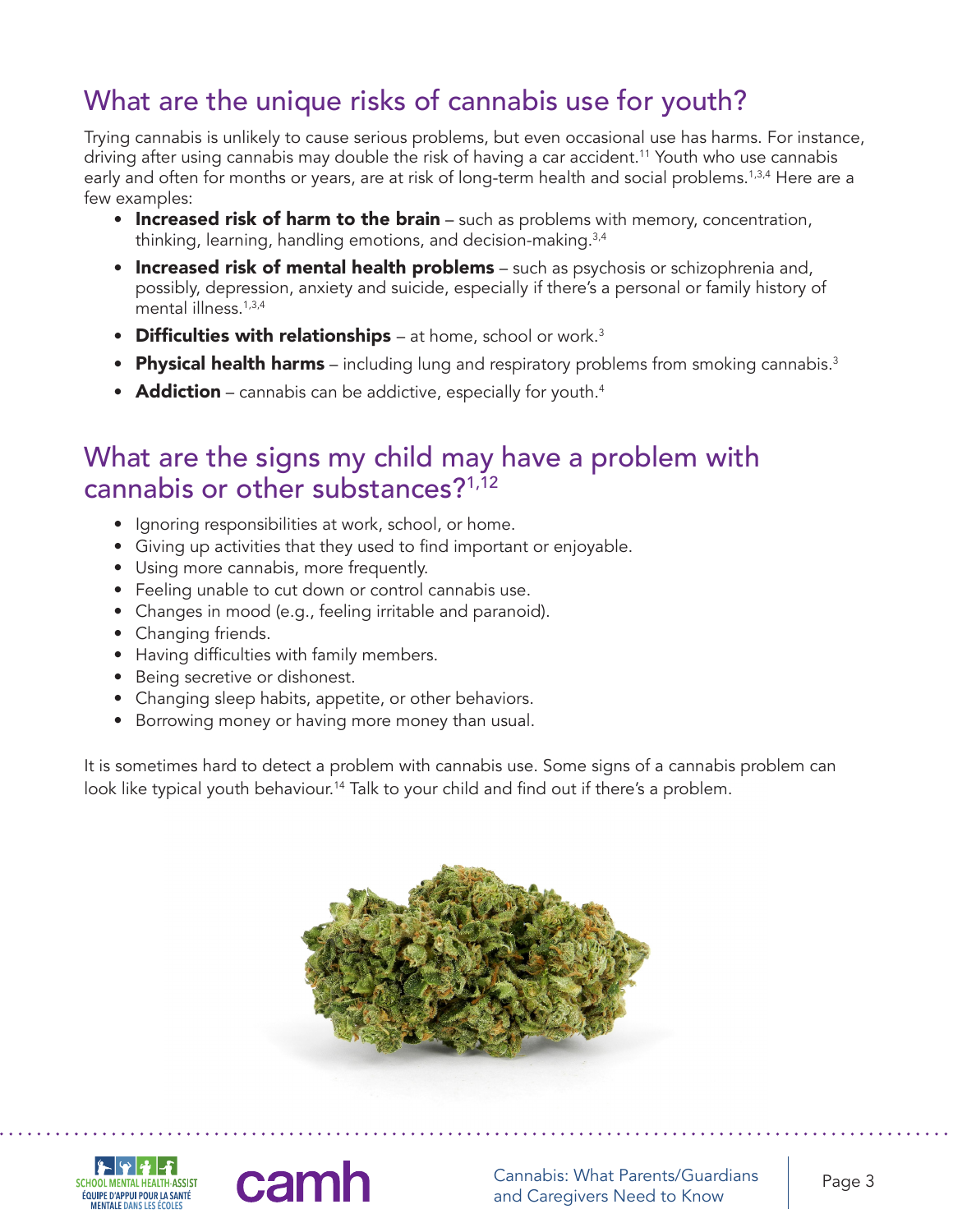#### What can I do to help prevent cannabis from doing harm to my child?



**Stay connected:** Adolescence is a time when your child may want to pull away. Respect their independence, but stay connected at the same time. Build a strong relationship with your child by participating in activities with them and getting to know their friends. Having a healthy relationship will increase the likelihood that you can help them to make informed and safer choices.<sup>13</sup>

Talk about it: Have open, ongoing talks so your child understands the effects of cannabis and the legal risks of having, using, selling, or sharing it. Pick a time when you're both calm. Let the discussion happen casually or ask your child to let you know when they're ready to talk.<sup>1</sup>

**Be positive:** When talking about cannabis, avoid trying to frighten, shame or lecture your child.14 Build trust with active listening skills, such as repeating back what they say, using the language they use, asking for clarification, and thanking them for sharing.<sup>1</sup>



**Focus on safety:** Let your child know about safer choices when it comes to cannabis and work with them to establish limits and understand consequences.<sup>1,14</sup> Be there to help even if cannabis is involved, such as if they need a ride because they don't want to get in a car with someone who has used cannabis.



**Be informed:** Your child may be learning about substances in school and through other parts of their lives. Be prepared with facts about cannabis so you can respond to questions they may have.13





**Be supportive:** Youth use cannabis for many reasons: to fit in, to feel good, or to cope with stress.<sup>14</sup> Be ready to help your child find healthier coping strategies or professional help if needed.14 See the section *Getting more information and help* to find resources to support you and your child.

**Be an example:** Reflect on your own use of substances. If you use alcohol as a stress reliever, you might be giving the message that substance use is an appropriate way to handle life's challenges.<sup>1,14</sup> Try using other coping strategies, like going for a walk after a stressful day.1 If your child asks about your substance use, you can be honest but use the opportunity to discuss why people use substances, the dangers of substance use, how to respond to peer pressure, and how your child can reduce risks if they do use.



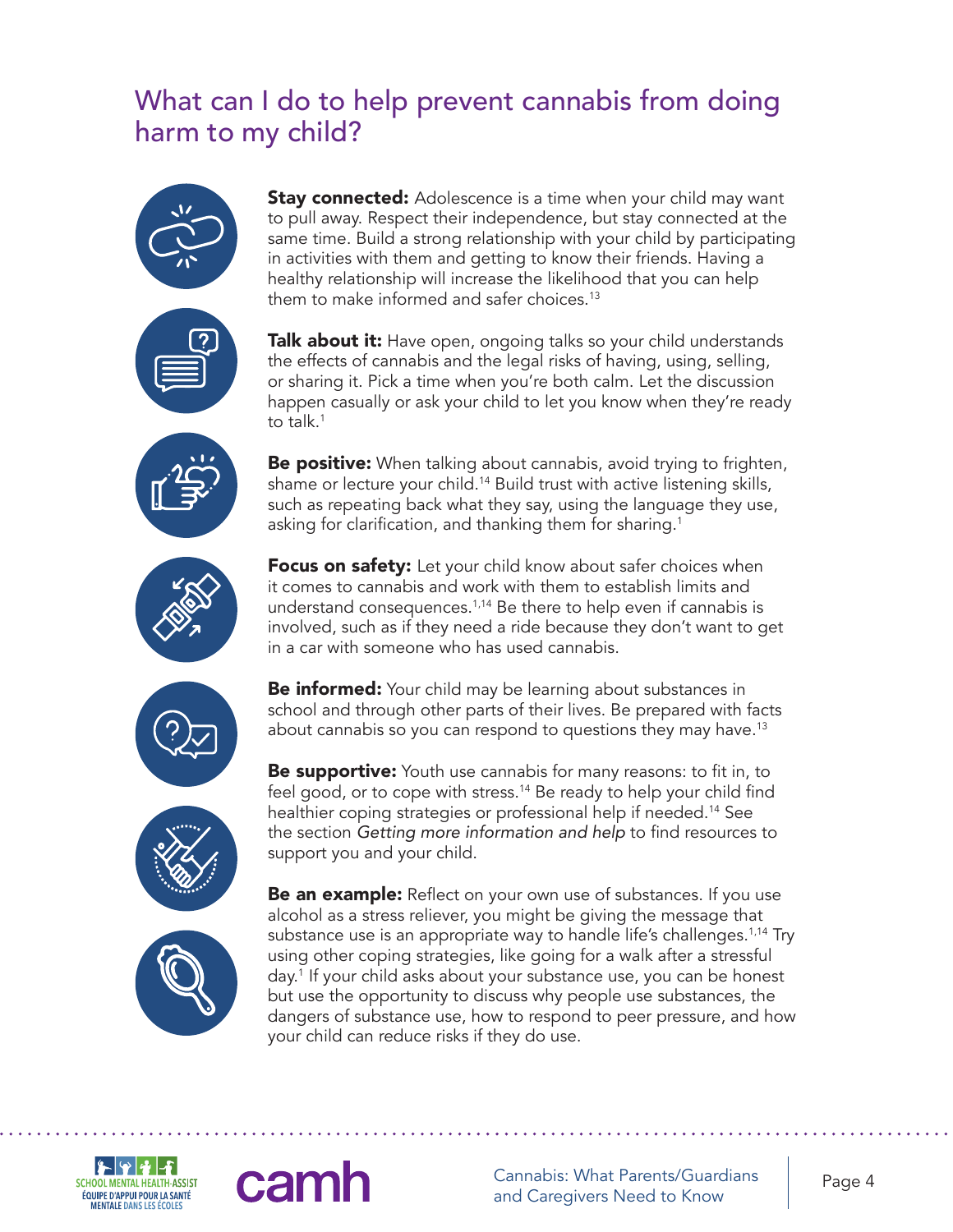# References

1 Drug Free Kids Canada. (n.d.). Cannabis talk kit: How to talk to your kid about cannabis. Available from: [https://](https://www.drugfreekidscanada.org/wp-content/uploads/2017/06/34-17-1850-Cannabis-Talk-Kit-EN-10.pdf) [www.drugfreekidscanada.org/wp-content/uploads/2017/06/34-17-1850-Cannabis-Talk-Kit-EN-10.pdf](https://www.drugfreekidscanada.org/wp-content/uploads/2017/06/34-17-1850-Cannabis-Talk-Kit-EN-10.pdf)

2 Boak, A., Hamilton, H., Adlaf, E. M., & Mann, R. R. (2017) Drug use among Ontario students, 1977-2017: Detailed findings from the Ontario Student Drug Use and Health Survey (OSDUHS) (CAMH Research Document Series No. 46). Toronto, ON: Centre for Addiction and Mental Health. Available from: [http://www.camh.ca/en/](http://www.camh.ca/en/research/news_and_publications/ontario-student-drug-use-and-health-survey/Documents/2017%20OSDUHS%20Documents/Detailed_DrugUseReport_2017OSDUHS.pdf) [research/news\\_and\\_publications/ontario-student-drug-use-and-health-survey/Documents/2017%20OSDUHS%20](http://www.camh.ca/en/research/news_and_publications/ontario-student-drug-use-and-health-survey/Documents/2017%20OSDUHS%20Documents/Detailed_DrugUseReport_2017OSDUHS.pdf) [Documents/Detailed\\_DrugUseReport\\_2017OSDUHS.pdf](http://www.camh.ca/en/research/news_and_publications/ontario-student-drug-use-and-health-survey/Documents/2017%20OSDUHS%20Documents/Detailed_DrugUseReport_2017OSDUHS.pdf)

3 Government of Canada. (n.d.). Health effects of cannabis. Available from: [https://www.canada.ca/content/dam/](https://www.canada.ca/content/dam/hc-sc/documents/services/campaigns/27-16-1808-Factsheet-Health-Effects-eng-web.pdf) [hc-sc/documents/services/campaigns/27-16-1808-Factsheet-Health-Effects-eng-web.pdf](https://www.canada.ca/content/dam/hc-sc/documents/services/campaigns/27-16-1808-Factsheet-Health-Effects-eng-web.pdf)

4 George,T & Vaccarino, F. (Eds). (2015). Substance abuse in Canada: The effects of cannabis use during adolescence. Ottawa, ON: Canadian Centre on Substance Abuse. Available from: [http://www.ccsa.ca/](http://www.ccsa.ca/Resource%20Library/CCSA-Effects-of-Cannabis-Use-during-Adolescence-Report-2015-en.pdf) [Resource%20Library/CCSA-Effects-of-Cannabis-Use-during-Adolescence-Report-2015-en.pdf](http://www.ccsa.ca/Resource%20Library/CCSA-Effects-of-Cannabis-Use-during-Adolescence-Report-2015-en.pdf)

5 Fischer, B., Russell, C., Sabioni, P., van den Brink, W., Le Foll, B., Hall, W., Rehm, J. & Room, R. (2017). Lower-Risk Cannabis Use Guidelines (LRCUG): An evidence-based update. American Journal of Public Health, 107(8). DOI: 10.2105/AJPH.2017.303818. Available from: [http://www.camh.ca/en/research/news\\_and\\_publications/reports\\_](http://www.camh.ca/en/research/news_and_publications/reports_and_books/Documents/LRCUG.KT.PublicBrochure.15June2017.pdf) [and\\_books/Documents/LRCUG.KT.PublicBrochure.15June2017.pdf](http://www.camh.ca/en/research/news_and_publications/reports_and_books/Documents/LRCUG.KT.PublicBrochure.15June2017.pdf)

6 Centre for Addiction and Mental Health. (2014). Cannabis policy framework. Available from: [https://www.camh.](https://www.camh.ca/en/hospital/about_camh/influencing_public_policy/Documents/CAMHCannabisPolicyFramework.pdf) [ca/en/hospital/about\\_camh/influencing\\_public\\_policy/Documents/CAMHCannabisPolicyFramework.pdf](https://www.camh.ca/en/hospital/about_camh/influencing_public_policy/Documents/CAMHCannabisPolicyFramework.pdf)

7 Government of Canada. (2017). Legalizing and strictly regulating cannabis: the facts. Available from: [https://](https://www.canada.ca/en/services/health/campaigns/legalizing-strictly-regulating-cannabis-facts.html) [www.canada.ca/en/services/health/campaigns/legalizing-strictly-regulating-cannabis-facts.html](https://www.canada.ca/en/services/health/campaigns/legalizing-strictly-regulating-cannabis-facts.html)

8 Government of Ontario. (n.d.). Cannabis legalization. Available from:<www.ontario.ca/page/cannabis-legalization>

9 Centre for Addiction and Mental Health (n.d.). Educating students about drug use and mental health – building teacher confidence and comfort about substance use and abuse: Grades 1-10. Available from: [http://www.](http://www.camh.ca/en/education/teachers_school_programs/resources_for_teachers_and_schools/Pages/curriculum_buildingconfidence.aspx) [camh.ca/en/education/teachers\\_school\\_programs/resources\\_for\\_teachers\\_and\\_schools/Pages/curriculum\\_](http://www.camh.ca/en/education/teachers_school_programs/resources_for_teachers_and_schools/Pages/curriculum_buildingconfidence.aspx) [buildingconfidence.aspx](http://www.camh.ca/en/education/teachers_school_programs/resources_for_teachers_and_schools/Pages/curriculum_buildingconfidence.aspx)

10British Columbia Ministry of Health Services. (2004). Every door is the right door. Retrieved from [http://www.](http://www.health.gov.bc.ca/library/publications/year/2004/framework_for_substance_use_and_addiction.pdf) [health.gov.bc.ca/library/publications/year/2004/framework\\_for\\_substance\\_use\\_and\\_addiction.pdf](http://www.health.gov.bc.ca/library/publications/year/2004/framework_for_substance_use_and_addiction.pdf)

11Canadian Centre on Substance Abuse. (2015). Cannabis, driving and implications for youth. Available from: <http://www.ccsa.ca/Resource%20Library/CCSA-Cannabis-Driving-Implications-for-Youth-Summary-2015-en.pdf>

<sup>12</sup>School Mental Health ASSIST and Centre for Addiction and Mental Health. (2017). Info sheet – prescription opioids, including fentanyl: What parents and caregivers need to know. Available from: [https://smh-assist.ca/wp](https://smh-assist.ca/wp-content/uploads/Info-Sheet-Prescription-Opioids-Parent-English.pdf)[content/uploads/Info-Sheet-Prescription-Opioids-Parent-English.pdf](https://smh-assist.ca/wp-content/uploads/Info-Sheet-Prescription-Opioids-Parent-English.pdf)

<sup>13</sup>Parent Action on Drugs. (2016). Stats, Facts and Talking Points about Alcohol and Other Drugs: Parent Action Pack. Available from: [http://parentactionpack.ca/wp-content/uploads/2016/12/Parent-Action-Pack-](http://parentactionpack.ca/wp-content/uploads/2016/12/Parent-Action-Pack-Brochure-2016.pdf)[Brochure-2016.pdf](http://parentactionpack.ca/wp-content/uploads/2016/12/Parent-Action-Pack-Brochure-2016.pdf)

<sup>14</sup>Centre for Addiction and Mental Health. (n.d.). Ten tips for talking to your kids about substance use. Available from: [http://www.camh.ca/en/hospital/health\\_information/for\\_parents/Pages/Ten-tips-for-talking-to-your-kids](http://www.camh.ca/en/hospital/health_information/for_parents/Pages/Ten-tips-for-talking-to-your-kids-about-substance-use.aspx)[about-substance-use.aspx](http://www.camh.ca/en/hospital/health_information/for_parents/Pages/Ten-tips-for-talking-to-your-kids-about-substance-use.aspx)